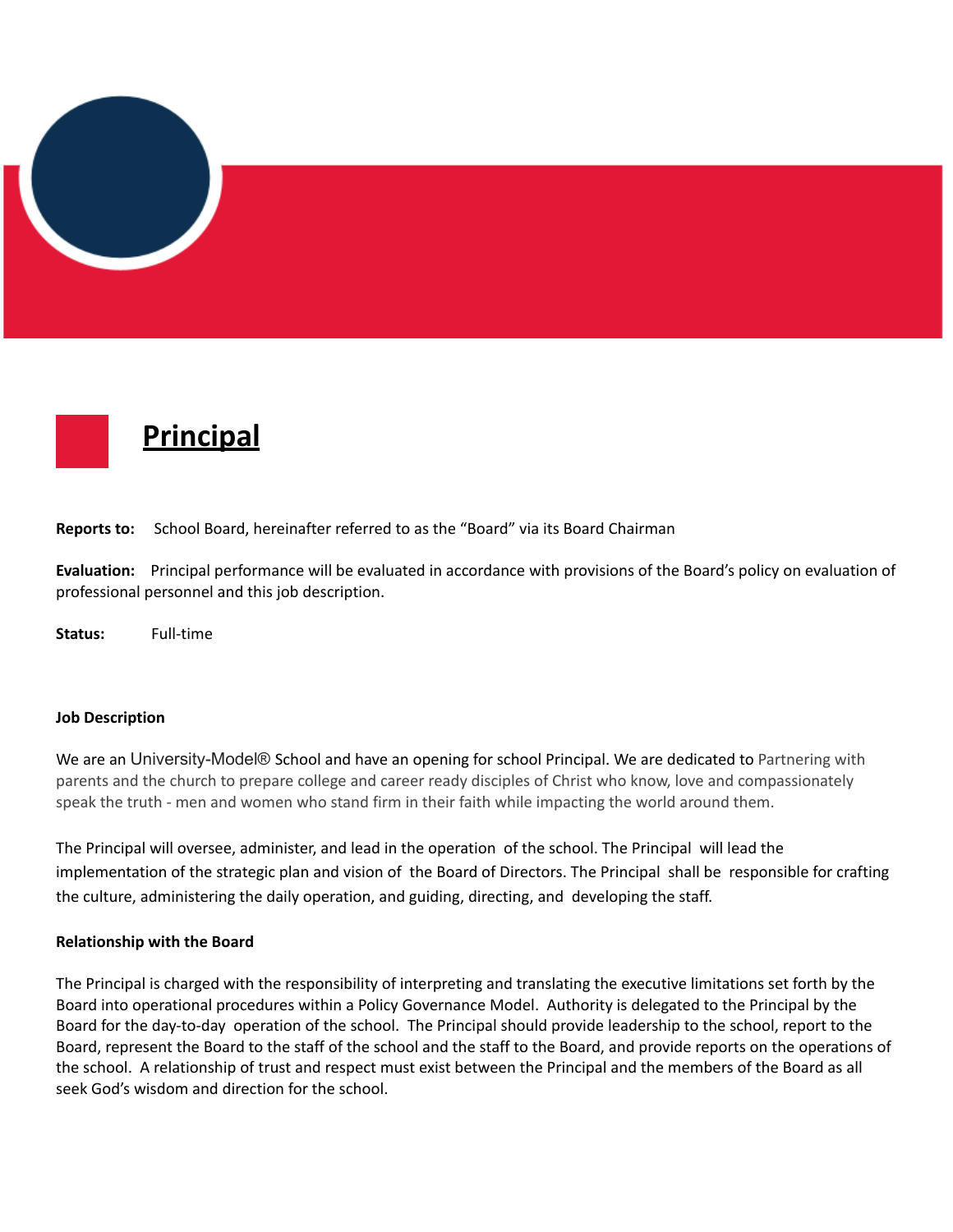In addition to the individual members of the Board, the Board consists of committees established to bring recommendations to the Board for required action at scheduled or special meetings. The Principal and/or the appropriate designated administrative official are responsible for providing each committee with administrative recommendations required for the committee to formulate its recommendations to the Board.

The Principal may also be required to participate in board level committees.

The following areas of responsibility are delegated to the Principal by the Board to be carried out in conjunction with administrative team members and appropriate Board committees. These areas may form the basis for an administrative evaluation instrument.

## **General Responsibilities**

The below responsibilities are expected to be characteristic of the Principal. This is not intended to be a detailed or timeless job description but instead is provided to give potential applicants a sample of the typical expected Principal responsibilities. In addition, many of these responsibilities may be delegated as appropriate.

# **Spiritual**

- Models a consistent daily walk with Jesus Christ in speech, actions, attitudes.
- Implements "body-life" principles as they relate to the spiritual well-being of students, parents, and staff.
- Follows the principles of Matthew 18 in dealing with students, parents, administration, and staff.
- Shows support for the role of parents as primarily responsible before God for their children's education and assists them in the task.
- Encourages students to accept God's gift of salvation and grow in their faith.
- Emphasizes to students the reality of their self-worth in Christ.

## **Personal**

- Demonstrates the character qualities of enthusiasm, courtesy, flexibility, integrity, gratitude, kindness, selfcontrol, perseverance, and punctuality.
- Meets everyday stress with emotional stability, objectivity, and optimism.
- Exercises friendliness and consideration, treating students without partiality.
- Submits respectfully and is loyal to constituted authority.
- Maintains a personal appearance that is a role model of cleanliness, modesty, and good taste.
- Uses acceptable English in written and oral communication; speaks with clear articulation.
- Holds colleagues in highest esteem and does not negatively speak of them to others.
- Develops and maintains rapport with students, parents, and staff to promote a positive learning environment.
- Recognizes the need for good public relations; represents the school in a favorable and professional manner to its constituency and the general public.
- Demonstrates an appreciation and understanding of the uniqueness of the local community.

## **Professional**

- Cooperates with the board and administration in implementing all policies, procedures, and directives governing the operation of the school.
- Accepts a share of responsibility for extracurricular activities as assigned.
- Utilizes educational opportunities and evaluation processes for professional growth.
- Is teachable and seeks the counsel of colleagues and other professionals.
- Provides input and recommendations for administrative and managerial functions in the school.
- Attends and participates in scheduled devotional, committee, and staff meetings.
- Demonstrates knowledge of procedures for dealing with emergencies.
- Contributes to the general improvement of the school program.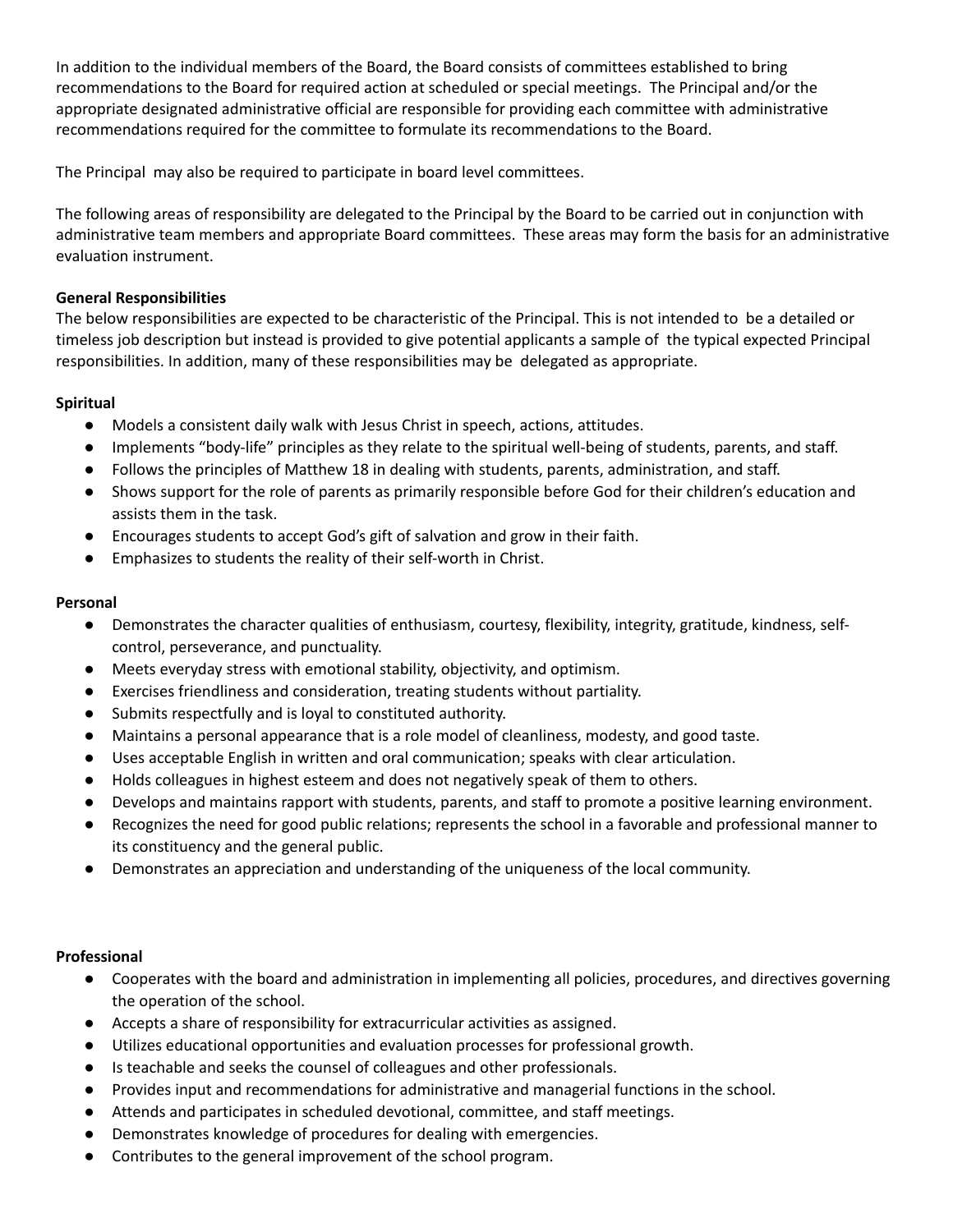## **Leadership responsibilities:**

- Provide leadership in the accomplishment of the spiritual mission. Establish clear lines of authority, assign personnel, and develop job descriptions. Provide leadership in obtaining and maintaining accreditation.
- Oversee the development of yearly calendars and maintain the schedule of all school events. Resolve problems in coordination with administrative staff.
- Obtain CSI, ACSI, or ACTS Certification at the highest level possible.
- Attend appropriate professional meetings.

## **Board responsibilities:**

- Administer in accordance with the philosophy, policies, and procedures adopted by the Board.
- Facilitate the work of the Board and administration by the submission of requested reports, documents, suggested policies, etc. for the operation.
- Communicate all key issues to the board in a timely manner.
- Fulfill all other duties assigned by Board action which assure the successful operation. Attend all Board meetings.

## **Supervisory responsibilities**

- Direct the daily operation of the school through supervision of staff, coordination of activities and setting the tone for a quality educational program.
- Manage personnel affairs including securing staff, developing contracts, answering questions
- related to salaries and benefits, recommending continuance, dismissal or discipline of staff, etc. Schedule and facilitate Administrative Team meetings.
- Oversee and evaluate all staff personally or in conjunction with their supervisor.
- Provide for administrative staff development, retreats, etc.
- Provide supervision of teaching staff, improvement of instruction, selection of curriculum, administration of discipline procedures as appropriate.
- Plan with administrative staff and participate as required in teacher orientation sessions. Carry out the annual updating and printing of the Staff Handbook.
- Maintain professional relationships with and among faculty especially in the application of
- Matthew 18 in problem resolution.
- Keep a personnel file on each staff member.

## **Communication responsibilities:**

- Meet regularly with the administrative team to ensure coordination of programs and problem resolution.
- Develop and disseminate school policy manuals for staff, parents, and students.

## **Financial/Budget responsibilities:**

- Authorize contracts to agencies or persons outside the school, as required by Board policy. Authorize all purchases and payroll time sheets.
- Prepare and monitor annual budgets and communicate this to the Board.